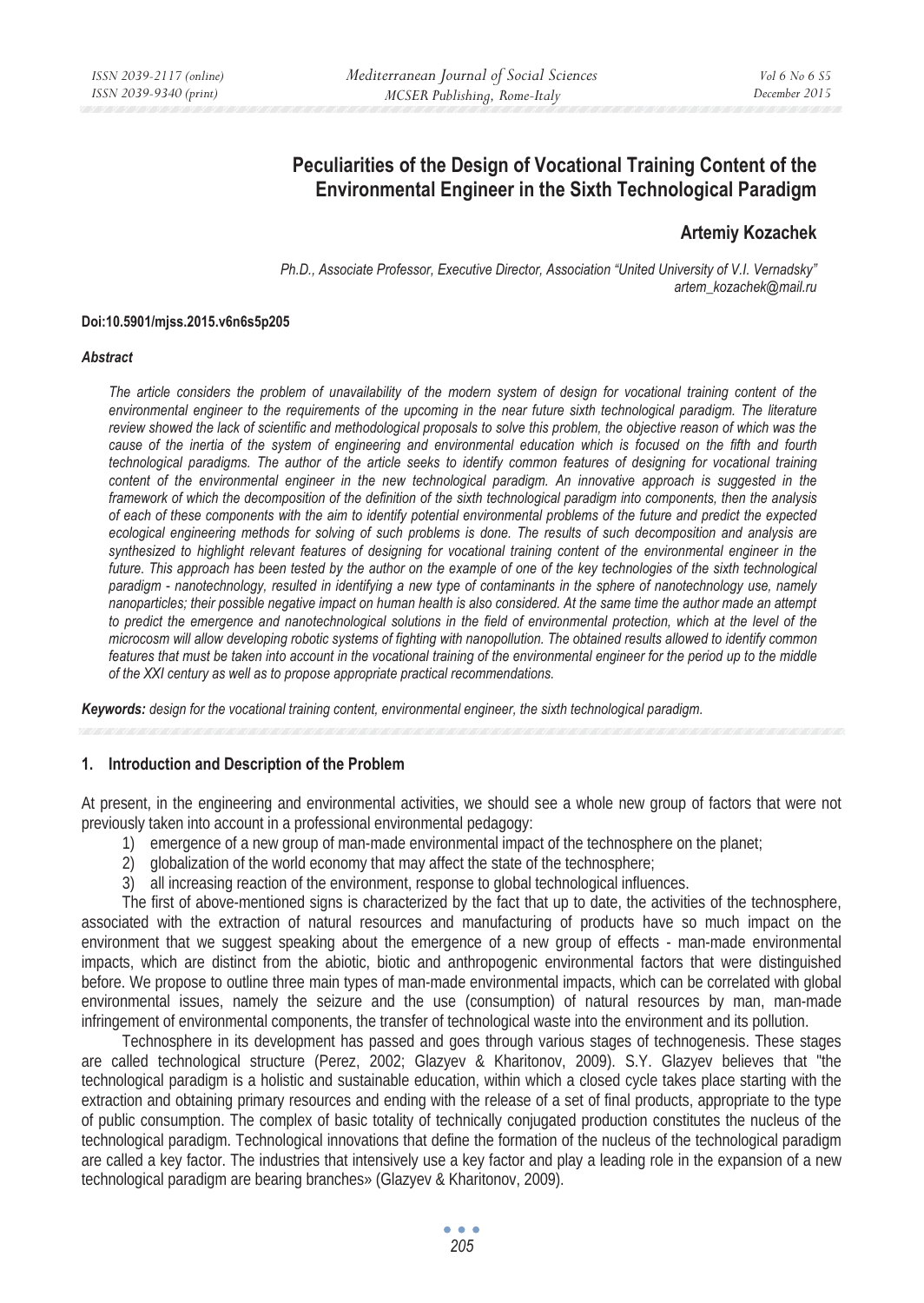| ISSN 2039-2117 (online) | Mediterranean Journal of Social Sciences | <i>Vol 6 No 6 S5</i> |
|-------------------------|------------------------------------------|----------------------|
| ISSN 2039-9340 (print)  | MCSER Publishing, Rome-Italy             | December 2015        |

Every technological system has a life cycle of about the same time length, which is 40 to 60 years. At present scientists distinguish a different number of technological paradigms, but in all well-known researches the figures vary slightly from five to seven. We accept the opinion of the scientific school under the leadership of S.Y. Glazyev, according to which by now five technological paradigms have been distinguished and the sixth technological one has just started.

So, according to scientists, in the first quarter of the XXI century the sixth technological paradigm will be in the growth phase. According to Academician S.Y. Glazyev, this structure will be characterized by the supremacy of nanotechnology and molecular biology that in the period up to 2050 must change the life on the planet and the world economy (Glazyev & Kharitonov, 2009).

Summarizing the findings of various authors, we propose to consider that the sixth-technological paradigm is a mode of new materials and technologies of the treatment of materials. New materials we propose to consider:

- Nanomaterials obtained with the help of nanotechnology;
- Biomaterials obtained using molecular biology techniques, biotechnology and genetic engineering;
- Artificially created composite materials (similar in composition and properties and other parameters to natural materials) obtained by the methods of industrial chemistry, physics and biology;
- Radio-electro-materials that will contribute to provide even more rapidly development of informational technologies, the strengthening of global information space.

Application of the above-mentioned new materials will allow to start a new round of scientific and technical progress, in the framework of which innovative materials will increase the efficiency of work of the technological equipment, improve taste and other useful properties of the products, solving the problem of shortage of food for a growing world population, improving maintainability, survivability and improve self-rehabilitating ability of different machines, clothes, ranging from the space sector to the urban communes.

In connection with the above said, in our opinion, there are *certain problems in design of vocational training content of environmental engineering*, in perspective of activities of the environmental engineer, as today's young (17 to 22 years old) students will have become mature experts by the time of active implementation of the sixth technological paradigm in the planetary world economy. However, *at present the environment almost does not reflect the requirements of the sixth technological paradigm.* The financial and economic crisis, the fall and the strong volatility in the stock and commodity markets since 2014, especially in 2015, a change in the political situation at the same time, the creation or a clearer identification of global military, economic and political coalitions by 2015 are related, according to economists, to the beginning of a new technological paradigm, and they have now almost no reflection in the content of engineering and environmental training.

#### **2. Review of the Existing Approaches**

It should be noted that at this point in the Russian and foreign literature there are proposals to modernize the contents of environmental engineer training, but in the framework of the fourth and fifth technological paradigm. Here it may be noted the work of many scientists such as (Knight, 1987; Cawsey, 1996; Pudlowski & Nguyen, 1999 et al.). However, most of such works have become obsolete. The objective reason, in our opinion, here lies in the fact that the sixth technological paradigm came only in 2010, or still it is the time of its occurrence. Taking into account the inertia of the education system, in principle, in any country, it is clear that scientists-educators of environmental profile are only beginning to comprehend this problem. However, it should be noted that now there is a number of researches on cognitive technologies and possible application in the future pedagogy, however, it is only a very narrow side of engineering and environmental education, and such works do not provide a comprehensive coverage of the whole problem of training is the environmental engineer in the coming future.

Accordingly, graduates of ecological specialties and spheres being a student are undergoing ethical and psychological impact of the existing contradiction between the content of education and the essence of the changes in the world, and when graduating, they cannot be considered to have sufficient qualifications, as these competencies do not meet the requirements of the coming sixth technological paradigm and modern shocks in the economy that are associated with its first phase.

These contradictions *do not allow at the moment to create a fully integrated understanding of the content of modern environmental science*.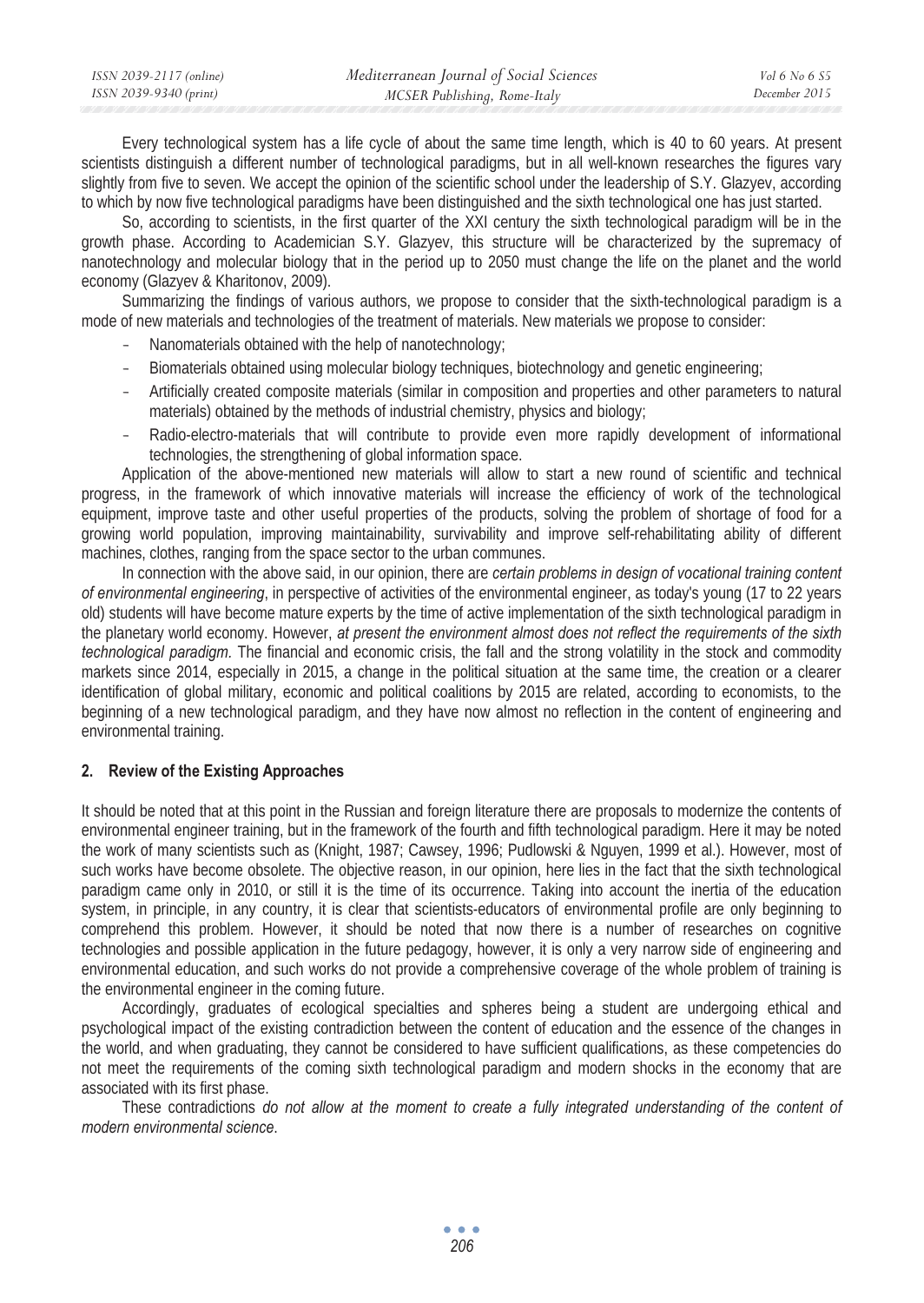#### **3. The Suggested Approach and Its Stages**

To solve this problem we propose the approach that includes an analysis of changes in the object of ecology, taking into account external factors of global economy and the world of technologies in the framework of the upcoming sixth technological paradigm.

Our approach is to implement two main stages. In the first stage we will implement of decomposition of the definition of the sixth technological paradigm that will allow us to highlight its main components. Here we conduct a meaningful analysis of the selected components to determine the characteristics of the future impact of the technosphere to the environment in the framework of the sixth technological paradigm and, at the same time, in order to anticipate possible new engineering and environmental solutions in the coming period.

Finally, in the second stage on the result basis of the first two stages, we propose to define the general features of the design of vocational environmental training content to ensure that the competence of the environmental engineer graduating the university at the beginning of the sixth technological paradigm corresponds to the new requirements of this paradigm.

## **4. Factors of Content of Vocational Training of the Environmental Engineer in the Era of the Sixth Technological Paradigm**

Conducting the decomposition of the definition of the sixth technological order, proposed by scientists, we offer the following to allocate its basic components:

- 1) technological innovations as a key technological paradigm;
- 2) a set of basic sets of technologically conjugated industries, which form the nucleus of a technological paradigm and determine the nature and characteristics of technological innovation;
- 3) supporting industries that implement technologically conjugated production, applying technological innovations.

As it can be seen from this definition, the beginning of the technological paradigm forms technological innovation (innovation). At the same time from the general theory of the techno sphere (Fogger & Mines, 1991) it is known what technological innovation defines the degree of negative / positive effects of the technosphere on the environment and, at the same time, this technological innovation forms the new approaches and engineering solutions for the protection of the environment during the new technological paradigm.

For example, innovations in nanotechnology have led to the appearance of products, materials with completely new, previously unknown properties, which are increasingly applicable in various industries. Thus, based on the understanding of the functioning of technosphere it is possible to say that at the end of the life cycle of use and consumption data nanomaterials or their processed products are transferred as waste into the environment. In other words, we can talk about new kinds of negative, and still not fully examined impact on the environment.

Thus, we believe that in the future these materials may become a source of the so-called nanopollution. There is already first information about their appearance and impact on human health and the natural organisms.

Thus, German scientists have conducted studies that have shown that contact of nanoparticles with the human body is related to the frequency of heart attacks and concentration of nanoparticles in the atmosphere, there is a dependence of cardiac arrhythmias of high concentration of nanoparticles, the risk of inflammation in the lung tissue causes problems with mediators, increases blood clotting and rapid clogging of blood vessels (Shupenburg, 2008).

Researchers of the Institute of Occupational Medicine of the Academy of Medical Sciences of Ukraine determined that the powders of nanoparticles of highly dispersed silica, intra-tracheally injected into laboratory rats during three months caused a decrease in relative weight of adrenal glands", which, according to scientists, affected the stress resistance in rats, as well as changes in the lungs, reflected in "entire vascular hyperemia ... desquamation of bronchial epithelial cells in their lumen, as well as patchy alveolar emphysematous expansion gaps with thinning alveolar septum. At the same time, these authors according to the results of their research ultimately conclude that "inhalation of nanoparticles of highly superfine amorphous silica into the body of people working in the conditions of their production, is dangerous for health" (Didenko & Stezhka, 2009).

Researchers from the University of Calgary in the United States proved the effect of nanoparticles that are in the blood circulatio, on the development of chicken embryos (Clancy et al., 2010).

According to A.A. Anciferova, the scientist of "Kurchatov Institute", active use of nanotechnology in industry and domestic spheres of life of people can cause positive results and negative consequences. Among the effects that have an adverse toxic effect on the organism, A.A. Anciferova includes, for example, the following (Anciferova, 2015):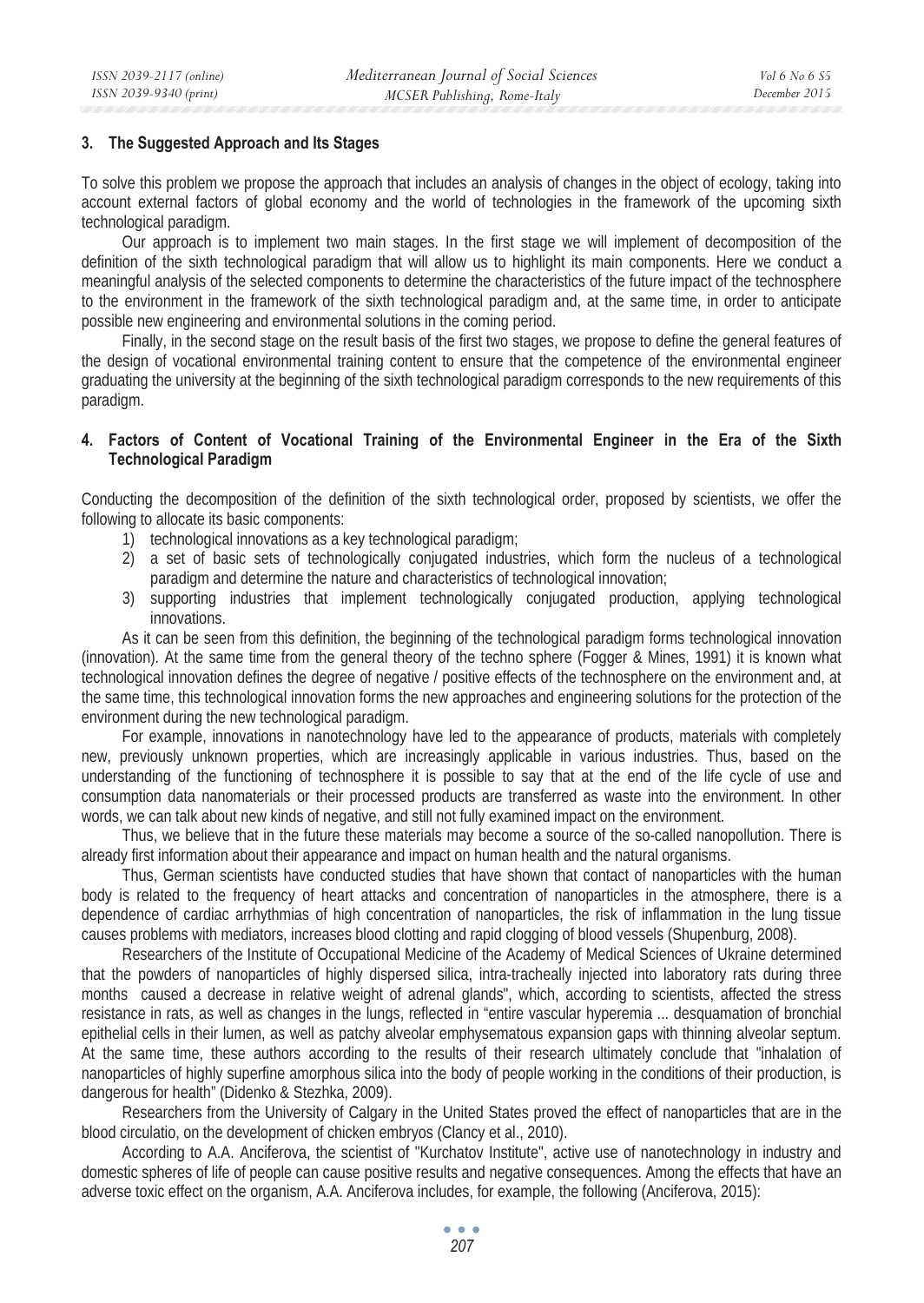- behavioral change of mice receiving during the month nano-preparation of silver (mice fail to respond to bright light, their behavior is activated);
- titanium dioxide nanoparticles which are a part of sunscreens, through the implementation of so-called phototoxic effect can cause skin cancer;
- nanoparticles of organic origin, such as fullerenes, when getting into the body cause the body's response in the form of appearance of antibodies, act as an antigen and can cause a variety of inflammatory processes.

We propose to consider that a possible way to reduce the environmental risks at the stage of the sixth technological paradigm should be methods based on the same technology of the micro world, which for this way of life will be actively developed and applied. To such technologies we refer *technologies of environmental nano engineering* when produced with the use of such technologies nanorobots-replicators having in the basis of their structure both nanobiological and chemical elements will by the command of a man or a machine destroy the sources of pollution, polluting substances and pestholes.

Hence, it is necessary to study them and, in the future, develop a complex of measures to combat this new type of man-made impact. At the same time, nanotechnologies enable to improve environmental technology. For example, there are various water filters using nano sorbents allowing, according to its developers, to increase the effectiveness of water treatment to levels of medical and food safety while reducing the total cost of such treatment. This situation requires environmental engineer to have new competencies that will enable him to exploit effectively such innovative equipment.

#### As a result, we believe that *technological innovations actually should become the basis to build in the framework of the next technological paradigm a new registry of didactic units in the vocational training content of the environmental engineer.*

Scientists that are concerned with the problems of the technological paradigm, identify a number of manufacturing technologies that will form the basis of the sixth technological paradigm.

According to the academician S.Y. Glazyev as the technologies of the sixth technological paradigm it is necessary to note "nanoelectronics, molecular and nanophotonics, nanomaterials and nanostructured coatings, optical nanomaterials, nanoheterogenous system, nanobiotechnology, nanosystems engineering, nanoequipment ... biotechnology, based on advances in molecular biology and genetic engineering, nanotechnology, artificial intelligence systems, global information networks and integrated high-speed transport systems» (Glazyev & Kharitonov, 2009), where nanotechnology is considered to be a key factor of the technological paradigm.

These lists are generally similar, and give a visible picture of the future registry disciplines as didactic units of the vocational training content of the environmental engineer.

The nucleus of the technological paradigm forms *a basic complex of technologically conjugated industries*, which are built on the results of the development, commercialization and real technological innovation in enterprisesconsumers. The production is impossible without consumption, making it an indissoluble unity, since, on the one hand, the production creates raw materials and materials for the sphere of consumption, on the other hand, the production itself is a consumer of natural resources (Semyonov, 2003). It can be concluded that the complex of basic sets of technologically conjugated industries in the new technological paradigm in its development is accompanied by a simultaneous and similarly directed changes in the sphere of consumption, when consumers-innovators start to use new technologies, and then gradually in the life cycle of production and sales, such new technology progressively accept a growing number of other groups of consumers, eventually becoming the standard in the world of consumption.

Besides, in the structure of the interaction of the technosphere to the environment we are consider spheres of production and consumption as a major source of complex settled anthropogenic impact on natural objects.

We believe that technological innovations, as mentioned above, *define new types of man-made positive / negative impact on the environment and new challenging environmental technologies*. At the same time a considered here complex of technologically conjugated industries simultaneously with the changes in consumption enable to detect new types of anthropogenic effects, which include three of the above-said. In addition, these types of anthropogenic impacts are defined not only in terms of their enumeration, but also in terms of their essence. In other words*, knowing the peculiarities of the reformation of industrial and consumer spheres, we can understand the content of new types of anthropogenic impact.* 

For example, innovations in nanotechnology, defining a new kind of nanopollution of the environment enabling to analyze the nature and structure of the newly established production of nanoproducts and consumption markets of corresponding production, work and services. Such analysis can be carried out by the well-known methods of economy, organization theory, business planning, etc., as well as by the methods of analysis of technological production, technology assessment and evaluation of the effectiveness of the technological structure of production. Built structure of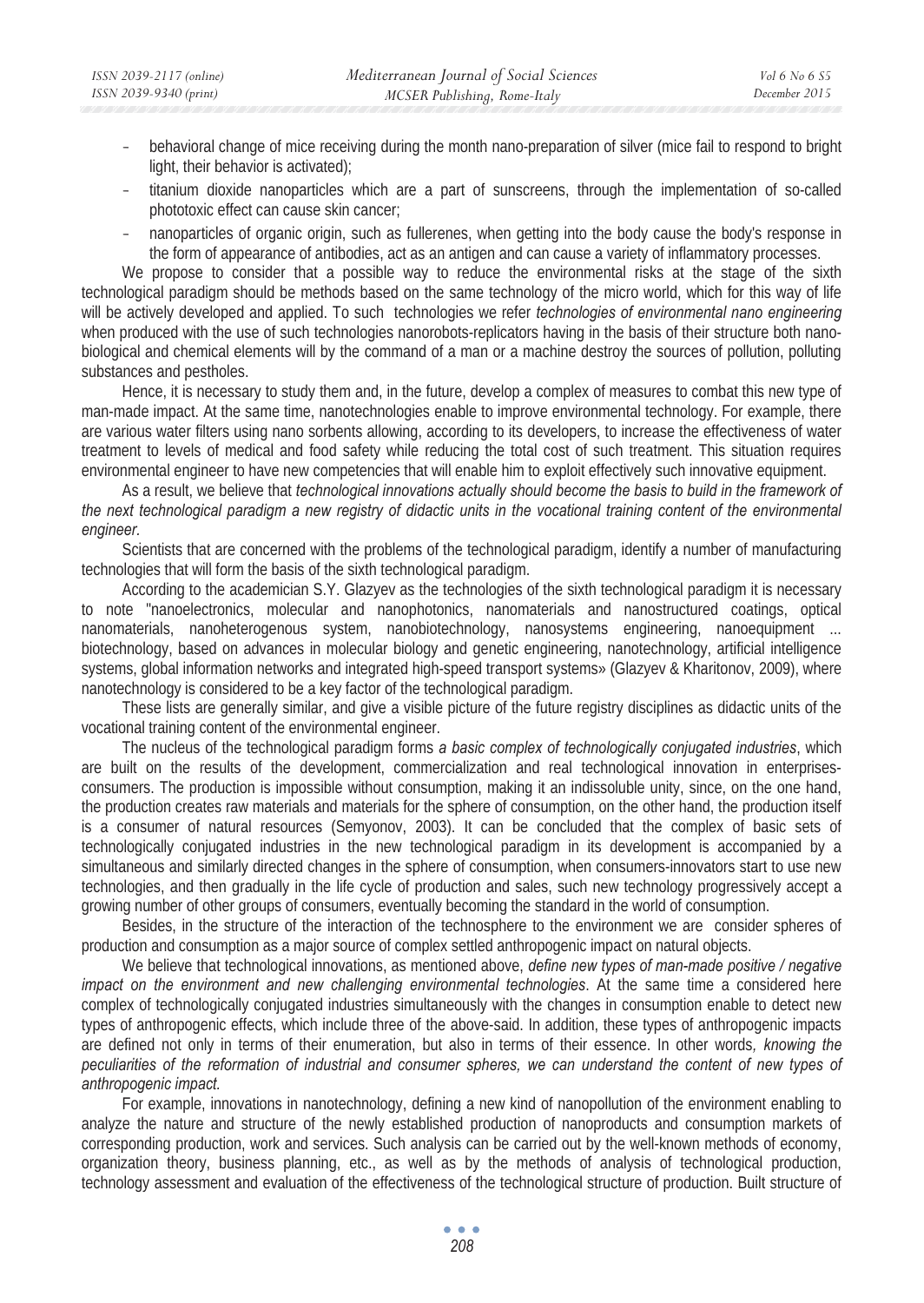| ISSN 2039-2117 (online) | Mediterranean Journal of Social Sciences | Vol 6 No 6 S5 |
|-------------------------|------------------------------------------|---------------|
| ISSN 2039-9340 (print)  | MCSER Publishing, Rome-Italy             | December 2015 |
|                         |                                          |               |

production and consumption of nanoproducts gives us information about the uses resources (natural, raw materials, etc.) and formed during the process of production and consumption contaminants (including their chemical formulas, physical properties, the possible toxic characteristics and others.). At the same time with the help of a variety of environmental methods of assessment of industrial impact on the environment, methods of environmental audit and control, we can identify a list of relevant anthropogenic violations of environmental components, such as, peculiarities, the depth of soil disturbance on the territory of the construction and operation of the studied production, features and quantitative indicators of depletion of underground water resources in the territory, etc.

As a result, we are able to form an ecological passport of a studied innovative production, where specific quantitative characteristics of new types of technological impacts of the production will be outlined. How will this affect the design of the vocational training content of the environmental engineer? *This approach enables to single out new professional competencies of the environmental engineer and corresponding spheres of environmental training in specific disciplines of the previously formed registry*. There is also an opportunity, for example, *to make the filling of a content of environmental disciplines with new types of practical problems, laboratory work of analytical and design nature*.

Now we need to analyze the term *"supporting industries that implement technologically conjugated production, applying technological innovations*." The economy sector is a set of companies that produce similar products for the same type of technology (Rayzberg et. al., 2007). From this definition, we can say that the supporting industry in the new technological paradigm is a set of new enterprises of the new formation, which performed a basic set of technologically conjugated industries, using the same type of technological innovation of the technological paradigm.

There are the following supporting industries of the sixth technological paradigm (Glazyev & Kharitonov, 2009):

- Electronic, nuclear and electrical industries;
- Information and communication sector:
- Machine tools, shipbuilding, automotive and instrumentation industries;
- Pharmaceutical industry;
- Solar energy;
- Aerospace industry;
- Aircraft industry;
- Cellular Medicine:
- Seed industry;
- Building;
- Chemical and metallurgical complex.

Definition of supporting branches of the sixth technological paradigm enables to create a system of forecasting possible geography and intensity of anthropogenic impact of such industries on the future. Thus, it is possible to determine the prospects and directions of development of engineering and environmental industry in view of its alleged cooperation with supporting industries. At the same time, features of the interaction of the system of vocational engineering and environmental training with employers, as the selection of innovative productions of the new technological paradigm and the corresponding types of man-made impact with specific quantitative indicators for a certain region enable to detect new economy clusters in the region, with which enterprises agreements on cooperation in training and employment of graduates, agreements on the environmental assessment for the purpose of transferring the results into the content of certain disciplines in the curriculum for environmental engineer must be signed.

#### **5. The New Content of Vocational Training of the Environmental Engineer**

Taking into consideration the above mentioned, we believe it is necessary to distinguish two main sections in the content of training of the environmental engineer:

1. The first section, where through a series of new didactic units (the names of which are derived from the names of the factors, features and components of the sixth technological paradigm, depending on the interests of the university, region, country), the place of natural resources in the nature and their significance for the living and inanimate nature , their classification, importance in human activities, and addressing global issues of natural resources, namely the depletion and pollution (i.e. deterioration), the causes of these problems (including the international division of labor), their main negative effects to animate and inanimate nature and man in the sixth technological paradigm are studied. The purpose of this section is a reflection of the situation that the depletion and pollution of natural resources will lead to some negative effects on other natural objects and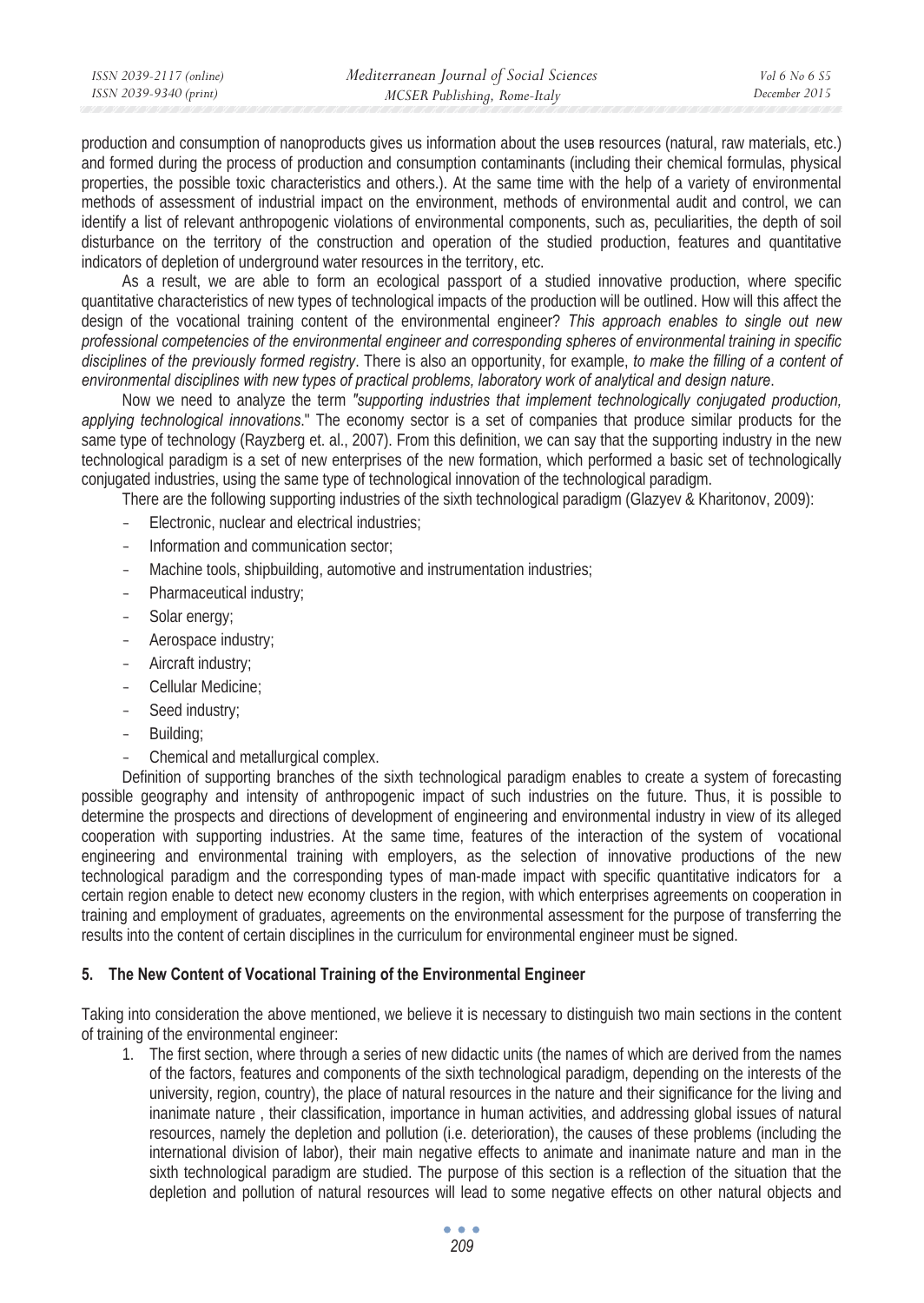human life itself, and understanding of the role and capabilities of the person in the deterioration of natural resources.

2. The second section, where through a series of other (new to the institution) subjects the ways to prevent the crisis of natural resources, referred to in general terms as the actual ecological basis of natural resources are suggested. The purpose of this section is to provide the students with environmental information on how to reduce the negative human impact on the planet's resources, affecting the human with political, legal, economic, technical and educational methods on a global scale. One of the most important areas covered in this section, should be the study of contemporary national and international innovative environmental engineering and environmental technologies of water purification, air, soil conservation and recycling, reduction of harmful impacts of energy and new technologies of energy and resources that especially important in the current economic crisis. It is necessary to pay special attention to the system of formation of the sixth technological paradigm in the economies of the world, since this technological system determines the future level of innovativeness and applicability of new environmentally-friendly technological and other solutions.

### **6. Conclusion and Debate**

Thus, we propose to define a new direction of all branches of ecology, namely, focus on the study of aspects of the rational and economical use of natural resources with the use of appropriate innovative engineering and technological environmentally-friendly solutions and, through the "prism" of this study - to understand the causes, consequences and ways of preventing global crisis of resources on the planet. This process must necessarily take into account the new economic and technological conditions, defined as the process of global anthropogenic environmental impact and the possible technological approaches developed by clusters of the global economy within the framework of the upcoming sixth technological paradigm.

Based on the analysis it is possible to revise the content of the new environmental science on the new sixth stage of its development, corresponding to the sixth technological paradigm of the economy.

Earlier in the environmental science and pedagogy, as a rule, only the existence and interaction of organisms with each other and with inanimate nature, the negative impact of humans on the environment in terms of pollution and issues of a negative impact of environmental pollution on the existence and the interaction of living organisms and inanimate nature (for example, due to the increasing amount of acid rain destruction of vegetation, therefore, on this territory animals are going to die or migrate, etc.) were studied.

In the modern understanding of environmental science and pedagogy, in our opinion, such problems as the place of natural resources on the planet, their role on human and other natural objects, peculiarities of natural resources use by people, issues of irrational waste of resources and rationalizing of the use of resources in the light of their possible use for the implementation of new technologies of the sixth technological paradigm must be studied. There is a necessity to analyze new potential environmental problems associated with the possible acquiring of the negative and environmentally-unfriendly properties of new materials, as well as provision by the same technologies of the sixth technological paradigm with possibilities to preserve the environment.

In other words, the technology of the sixth technological paradigm when viewed from different above-mentioned sides must be studied in the various modules and the content of vocational training disciplines of the environmental engineer of the future.

#### **References**

Anciferova, A.A., Fridman V. (ed.) (2015). Nanotehnologii v povsednevnoy zhizni: gde taitsya opasnost [Nanotechnologies in everyday life: where danger is concealed?].*V mire nauki, 3, 59-65.* 

Cawsey, D.C. (1996). Influencing the Future through Innovations in Environmental Engineering Education. *European Journal of Engineering Education, 21, 4, 393-402.* 

Clancy, A.A., Gregoriou, Y., Yaehne, K., Cramb, D.T. (2010). Measuring properties of nanoparticles in embryonic blood vessels: Towards a physicochemical basis for nanotoxicity. *Chemical Physics Letters, 488, 4–6, 99-111.* 

Didenko, M.M., Stezhka V.A. (2009). Vliyanie nanochastits amorfnogo vyisokodispersnogo kremnezema na morfologicheskuyu strukturu vnutrennih organov kryis [Effect of Nanoparticles of Amorphous Highly Dispersed SIO<sub>2</sub> on Morphological Structure of the Rats' Inner Parts]. *Biotehnologiya, 2, 1, 80-87.* 

Fogger, H., Mines, G. (1991). *Technosphere: Open Researches*. Vol. 1-2. Boston.

Glaszyev, S.Yu., Kharitonov, V.V. (eds.) (2009). *Nanotehnologii kak klyuchevoy faktor novogo tehnologicheskogo uklada v ekonomike*